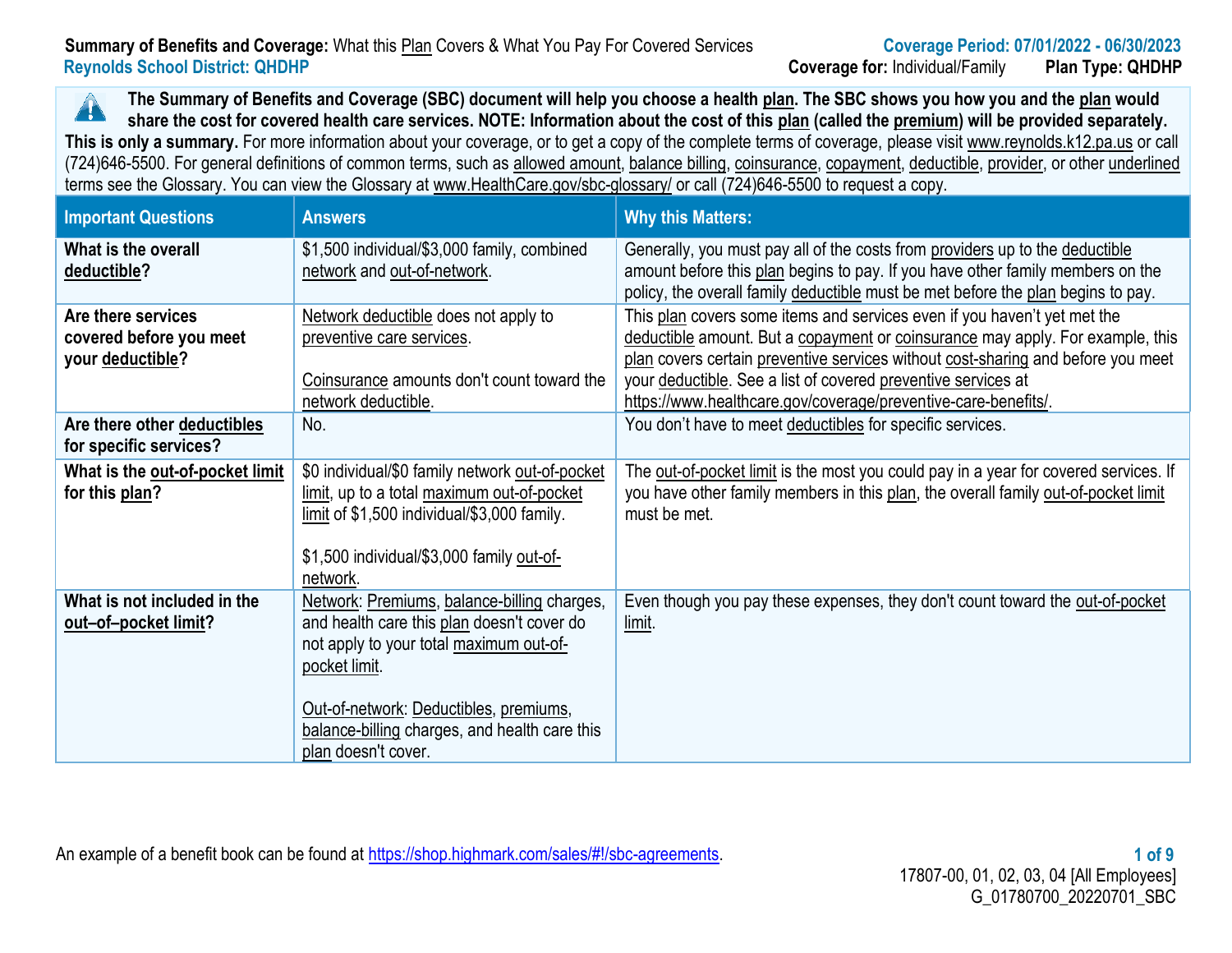| Do I need a referral to see a<br>specialist? | No.                                               | Be aware your network provider might use an out-of-network provider for some<br>services (such as lab work). Check with your provider before you get services.<br>You can see the specialist you choose without a referral. |
|----------------------------------------------|---------------------------------------------------|-----------------------------------------------------------------------------------------------------------------------------------------------------------------------------------------------------------------------------|
| use a network provider?                      | www.reynolds.k12.pa.us or call (724)646-<br>5500. | plan's network. You will pay the most if you use an out-of-network provider, and<br>you might receive a bill from a provider for the difference between the provider's<br>charge and what your plan pays (balance billing). |
| Will you pay less if you                     | Yes. For a list of network providers, see         | This plan uses a provider network. You will pay less if you use a provider in the                                                                                                                                           |

All **copayment** and **coinsurance** costs shown in this chart are after your overall **deductible** has been met, if a **deductible** applies.

|                                                   |                                                     | <b>What You Will Pay</b>                            |                                                                     |                                                                                      |
|---------------------------------------------------|-----------------------------------------------------|-----------------------------------------------------|---------------------------------------------------------------------|--------------------------------------------------------------------------------------|
| <b>Common Medical</b><br><b>Event</b>             | <b>Services You May Need</b>                        | <b>Network Provider (You</b><br>will pay the least) | <b>Out-of-Network</b><br><b>Provider (You will pay</b><br>the most) | <b>Limitations, Exceptions, and Other</b><br><b>Important Information</b>            |
| If you visit a health<br>care provider's office   | Primary care visit to treat an<br>injury or illness | No charge                                           | 30% coinsurance                                                     | You may have to pay for services that<br>aren't preventive. Ask your provider if the |
| or clinic                                         | <b>Specialist visit</b>                             | No charge                                           | 30% coinsurance                                                     | services needed are preventive. Then                                                 |
|                                                   | Preventive care/                                    | No charge                                           | 30% coinsurance                                                     | check what your plan will pay for.                                                   |
|                                                   | Screening/Immunization                              | for preventive care                                 | for preventive care                                                 |                                                                                      |
|                                                   |                                                     | services; deductible does<br>not apply              | services                                                            | Please refer to your preventive schedule<br>for additional information.              |
| If you have a test                                | Diagnostic test (x-ray, blood<br>work)              | No charge                                           | 30% coinsurance                                                     | -----------none-----------                                                           |
|                                                   | Imaging (CT/PET scans, MRIs)                        | No charge                                           | 30% coinsurance                                                     |                                                                                      |
| If you need drugs to                              | Generic drugs                                       | No charge                                           | Not covered                                                         | Up to 30-day supply retail pharmacy.                                                 |
| treat your illness or<br>condition                |                                                     | (retail and mail order)                             |                                                                     | Up to 90-day supply maintenance<br>prescription drugs through mail order.            |
| More information about                            | <b>Brand drugs</b>                                  | No charge                                           | Not covered                                                         |                                                                                      |
| prescription drug                                 |                                                     | (retail and mail order)                             |                                                                     |                                                                                      |
| coverage is available at<br>www.highmarkbcbs.com. |                                                     |                                                     |                                                                     |                                                                                      |
| If you have outpatient                            | Facility fee (e.g., ambulatory                      | No charge                                           | 30% coinsurance                                                     | -----------none---------                                                             |
| surgery                                           | surgery center)                                     |                                                     |                                                                     |                                                                                      |
|                                                   | Physician/surgeon fees                              | No charge                                           | 30% coinsurance                                                     | ------------none-----------                                                          |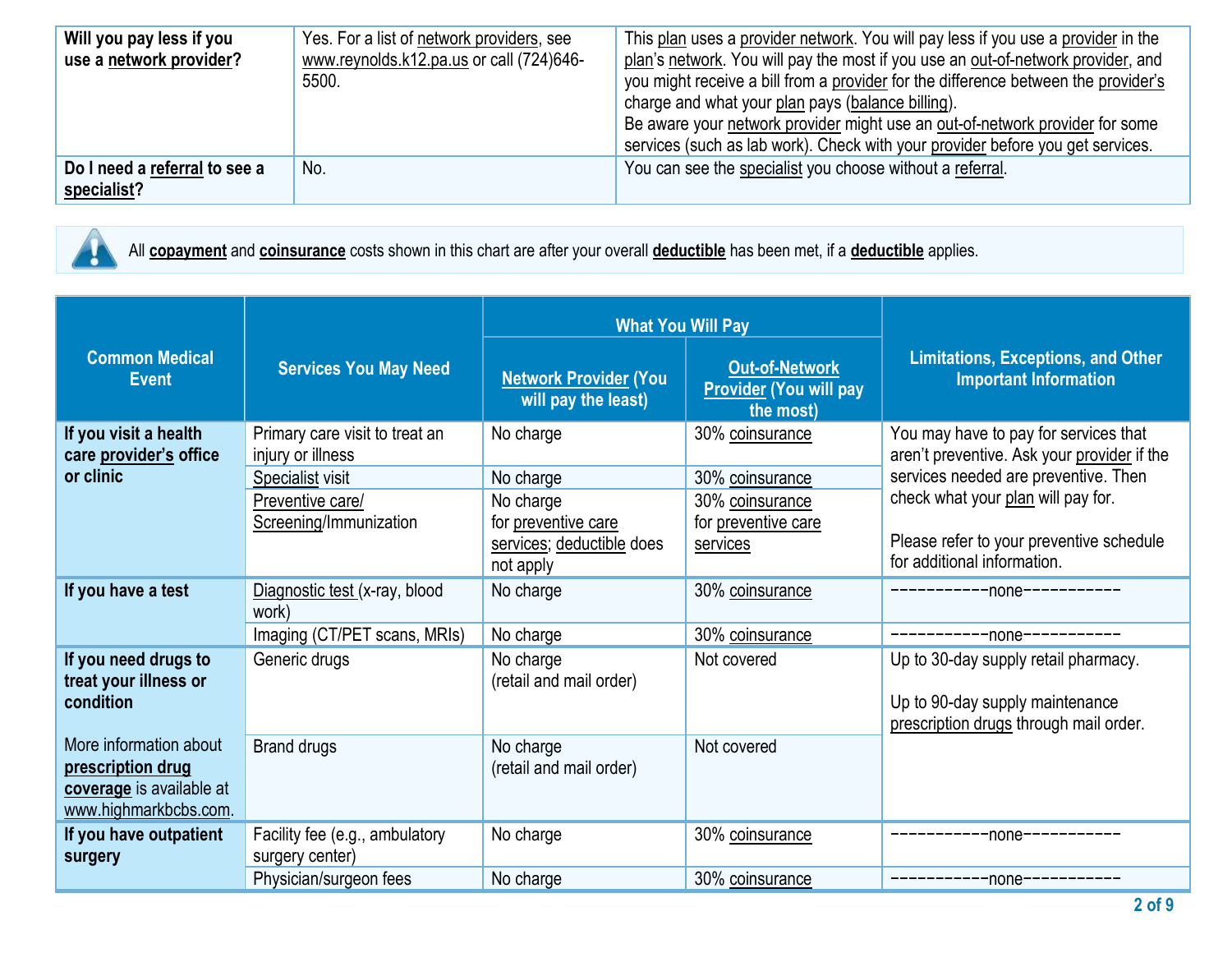|                                                     |                                              | <b>What You Will Pay</b>                            |                                                                     |                                                                                                                                                                                                                                                                                                                                                            |  |
|-----------------------------------------------------|----------------------------------------------|-----------------------------------------------------|---------------------------------------------------------------------|------------------------------------------------------------------------------------------------------------------------------------------------------------------------------------------------------------------------------------------------------------------------------------------------------------------------------------------------------------|--|
| <b>Common Medical</b><br><b>Event</b>               | <b>Services You May Need</b>                 | <b>Network Provider (You</b><br>will pay the least) | <b>Out-of-Network</b><br><b>Provider (You will pay</b><br>the most) | <b>Limitations, Exceptions, and Other</b><br><b>Important Information</b>                                                                                                                                                                                                                                                                                  |  |
| If you need immediate                               | <b>Emergency room Care</b>                   | No charge                                           | No charge                                                           | -----------none-----------                                                                                                                                                                                                                                                                                                                                 |  |
| medical attention                                   | <b>Emergency medical</b><br>transportation   | No charge                                           | 30% coinsurance                                                     | -----------none-----------                                                                                                                                                                                                                                                                                                                                 |  |
|                                                     | Urgent care                                  | No charge                                           | 30% coinsurance                                                     | ------------none-----------                                                                                                                                                                                                                                                                                                                                |  |
| If you have a hospital                              | Facility fee (e.g., hospital room)           | No charge                                           | 30% coinsurance                                                     | Precertification may be required.                                                                                                                                                                                                                                                                                                                          |  |
| stay                                                | Physician/surgeon fee                        | No charge                                           | 30% coinsurance                                                     | -----------none-----------                                                                                                                                                                                                                                                                                                                                 |  |
| If you have mental<br>health, behavioral            | <b>Outpatient services</b>                   | No charge                                           | 30% coinsurance                                                     | ------------none-----------                                                                                                                                                                                                                                                                                                                                |  |
| health, or substance<br>abuse needs                 | Inpatient services                           | No charge                                           | 30% coinsurance                                                     | Precertification may be required.                                                                                                                                                                                                                                                                                                                          |  |
| If you are pregnant                                 | Office visits                                | No charge                                           | 30% coinsurance                                                     | Cost sharing does not apply for preventive                                                                                                                                                                                                                                                                                                                 |  |
|                                                     | Childbirth/delivery professional<br>services | No charge                                           | 30% coinsurance                                                     | services.<br>Depending on the type of services, a                                                                                                                                                                                                                                                                                                          |  |
|                                                     | Childbirth/delivery facility<br>services     | No charge                                           | 30% coinsurance                                                     | coinsurance or deductible may apply.<br>Maternity care may include tests and<br>services described elsewhere in the SBC<br>(i.e. ultrasound.)<br>Network: The first visit to determine<br>pregnancy is covered at no charge. Please<br>refer to the Women's Health Preventive<br>Schedule for additional information.<br>Precertification may be required. |  |
| If you need help                                    | Home health care                             | No charge                                           | 30% coinsurance                                                     | -----------none-----------                                                                                                                                                                                                                                                                                                                                 |  |
| recovering or have<br>other special health<br>needs | <b>Rehabilitation services</b>               | No charge                                           | 30% coinsurance                                                     | Combined network and out-of-network: 36<br>physical medicine visits, 36 speech<br>therapy visits, and 36 occupational therapy<br>visits per benefit period.                                                                                                                                                                                                |  |
|                                                     | <b>Habilitation services</b>                 | Not covered                                         | Not covered                                                         | -----none-----------                                                                                                                                                                                                                                                                                                                                       |  |
|                                                     | Skilled nursing care                         | No charge                                           | 30% coinsurance                                                     | Precertification may be required.                                                                                                                                                                                                                                                                                                                          |  |
|                                                     | Durable medical equipment                    | No charge                                           | 30% coinsurance                                                     | ------------none-----------                                                                                                                                                                                                                                                                                                                                |  |
|                                                     | Hospice service                              | No charge                                           | 30% coinsurance                                                     | -----------none-----------                                                                                                                                                                                                                                                                                                                                 |  |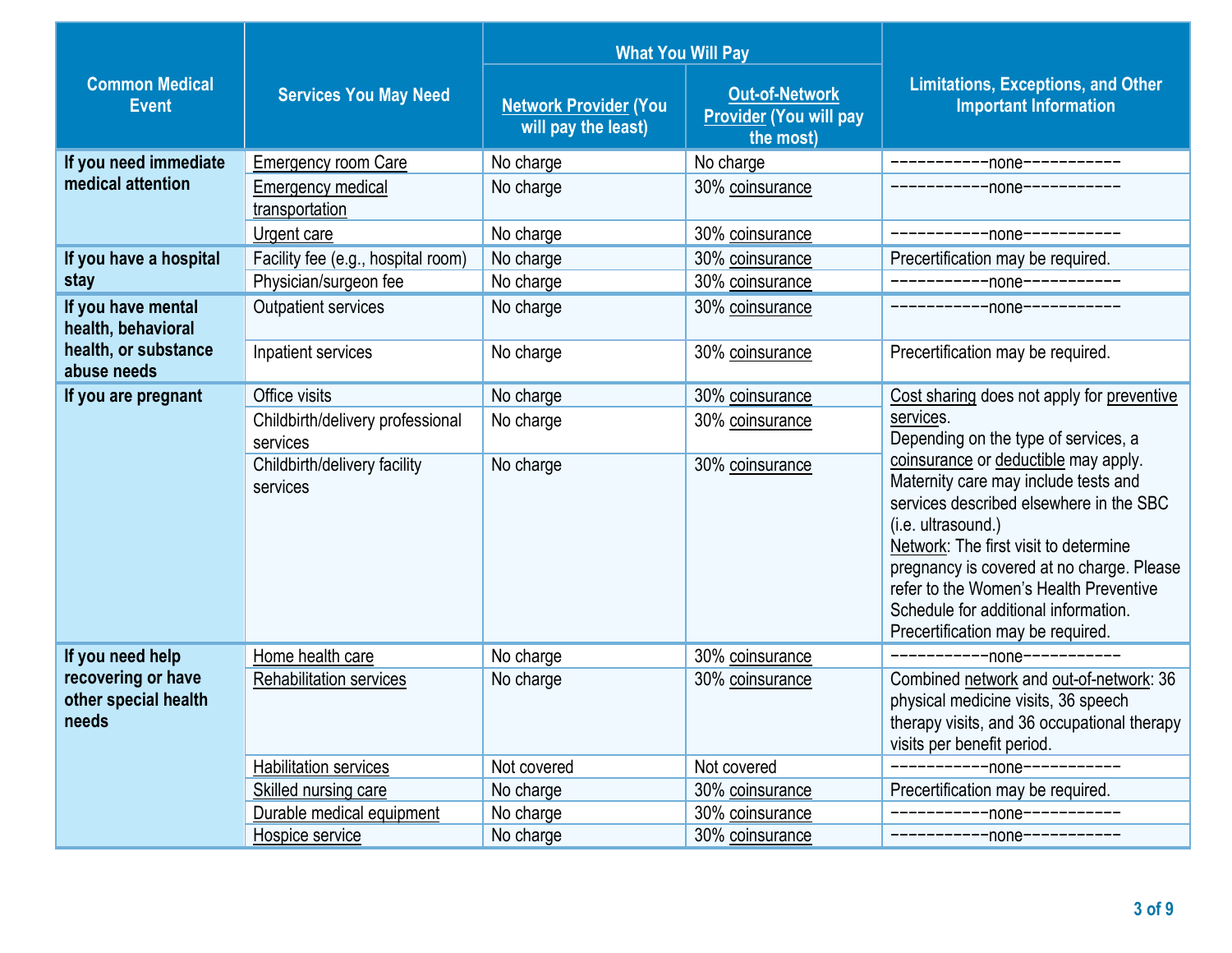| <b>Common Medical</b><br><b>Event</b> | <b>Services You May Need</b> | <b>What You Will Pay</b><br><b>Network Provider (You</b><br>will pay the least) | <b>Out-of-Network</b><br><b>Provider (You will pay</b><br>the most) | <b>Limitations, Exceptions, and Other</b><br><b>Important Information</b> |  |
|---------------------------------------|------------------------------|---------------------------------------------------------------------------------|---------------------------------------------------------------------|---------------------------------------------------------------------------|--|
| If your child needs                   | Children's Eye exam          | Not covered                                                                     | Not covered                                                         | -none-                                                                    |  |
| dental or eye care                    | <b>Children's Glasses</b>    | Not covered                                                                     | Not covered                                                         | -none-                                                                    |  |
|                                       | Children's Dental check-up   | Not covered                                                                     | Not covered                                                         | -none-                                                                    |  |

# **Excluded Services & Other Covered Services:**

| Services Your Plan Generally Does NOT Cover (Check your policy or plan document for more information and a list of any other excluded services.) |                                                                                       |                                                       |  |  |
|--------------------------------------------------------------------------------------------------------------------------------------------------|---------------------------------------------------------------------------------------|-------------------------------------------------------|--|--|
| Acupuncture                                                                                                                                      | <b>Habilitation services</b>                                                          | Routine eye care (Adult)                              |  |  |
| Cosmetic surgery                                                                                                                                 | Hearing aids                                                                          | Routine foot care                                     |  |  |
| Dental care (Adult)<br>$\bullet$                                                                                                                 | Long-term care<br>O                                                                   | Weight loss programs                                  |  |  |
| Other Covered Services (Limitations may apply to these services. This isn't a complete list. Please see your plan document.)                     |                                                                                       |                                                       |  |  |
| Bariatric surgery                                                                                                                                | Coverage provided outside the United<br>$\bullet$<br>States. See http://www.bcbsa.com | Non-emergency care when traveling outside<br>the U.S. |  |  |
| Chiropractic care                                                                                                                                | Infertility treatment                                                                 | Private-duty nursing                                  |  |  |

Your Rights to Continue Coverage: There are agencies that can help if you want to continue your coverage after it ends. The contact information for those agencies is: U.S. Department of Health and Human Services, Center for Consumer Information and Insurance Oversight, at 1-877-267-2323 x61565 or www.cciio.cms.gov. Other options to continue coverage are available to you too, including buying individual insurance coverage through the Health Insurance Marketplace. For more information about the Marketplace, visi[t http://www.HealthCare.gov](http://www.healthcare.gov/) or call 1-800-318-2596.

Your Grievance and Appeals Rights: There are agencies that can help if you have a complaint against your plan for a denial of a claim. This complaint is called a grievance or appeal. For more information about your rights, look at the explanation of benefits you will receive for that medical claim. Your plan documents also provide complete information to submit a claim, appeal or a grievance for any reason to your plan. For more information about your rights, this notice, or assistance, contact:

- Your plan administrator/employer at (724)646-5500.
- Highmark Inc. at 1-800-241-5704.
- Additionally, a consumer assistance program can help you file your appeal. Contact the Pennsylvania Department of Consumer Services at 1-877-881-6388.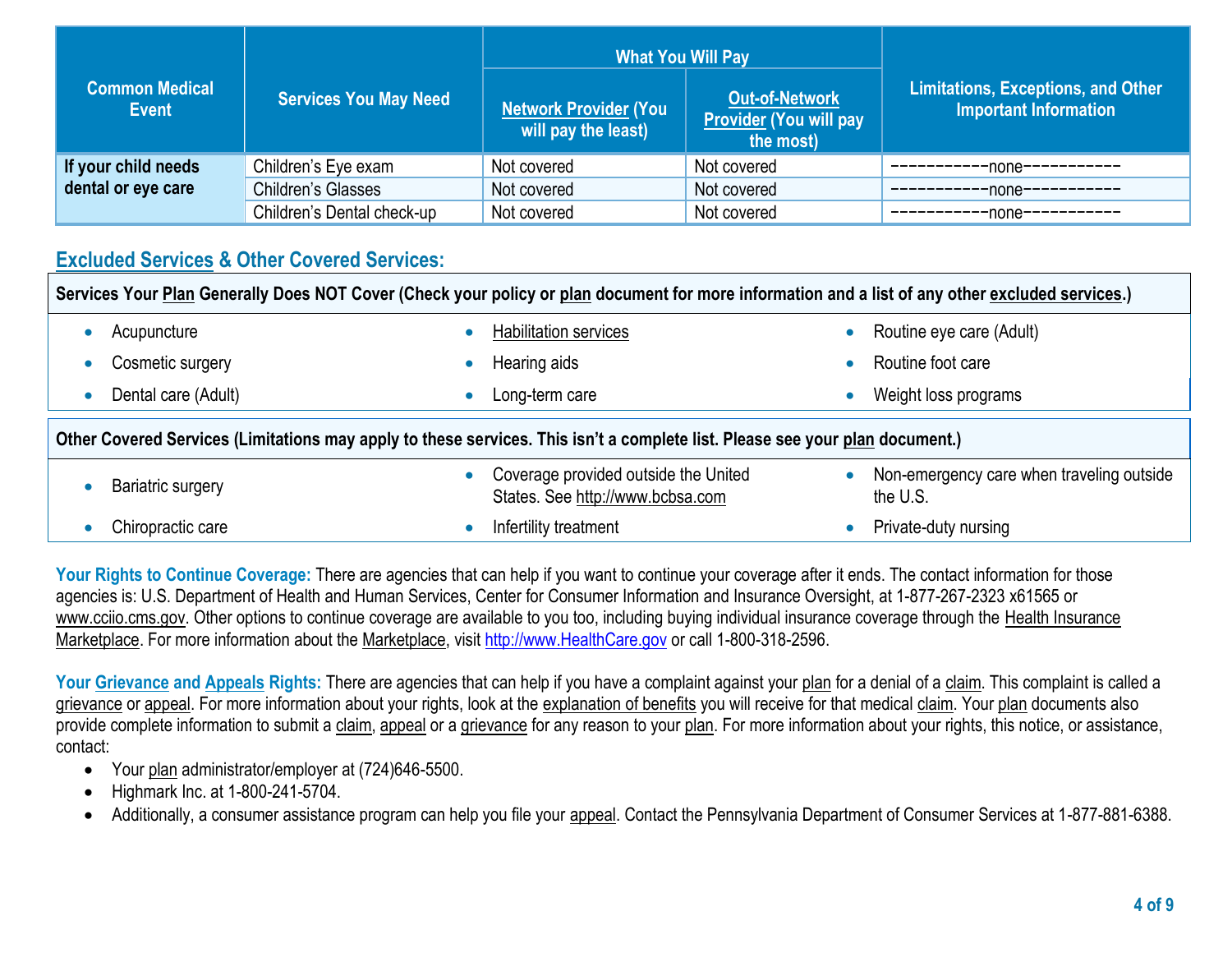### **Does this plan provide Minimum Essential Coverage? Yes**

If you don't have Minimum Essential Coverage for a month, you'll have to make a payment when you file your tax return unless you qualify for an exemption from the requirement that you have health coverage for that month.

# **Does this plan meet the Minimum Value Standards? Yes**

If your plan doesn't meet the Minimum Value Standards, you may be eligible for a premium tax credit to help you pay for a plan through the Marketplace.

# **To obtain language assistance, call (724)646-5500.**

SPANISH (Español): Para obtener asistencia en Español, llame al (724)646-5500. TAGALOG (Tagalog): Kung kailangan ninyo ang tulong sa Tagalog tumawag sa (724)646-5500. CHINESE (中文): 如果需要中文的帮助,请拨打这个号码 (724)646-5500. NAVAJO (Dine): Dinek'ehgo shika at'ohwol ninisingo, kwiijigo holne' (724)646-5500.

–––––––––––––––––*To see examples of how this plan might cover costs for a sample medical situation, see the next page.–––––––––––*–––––––––––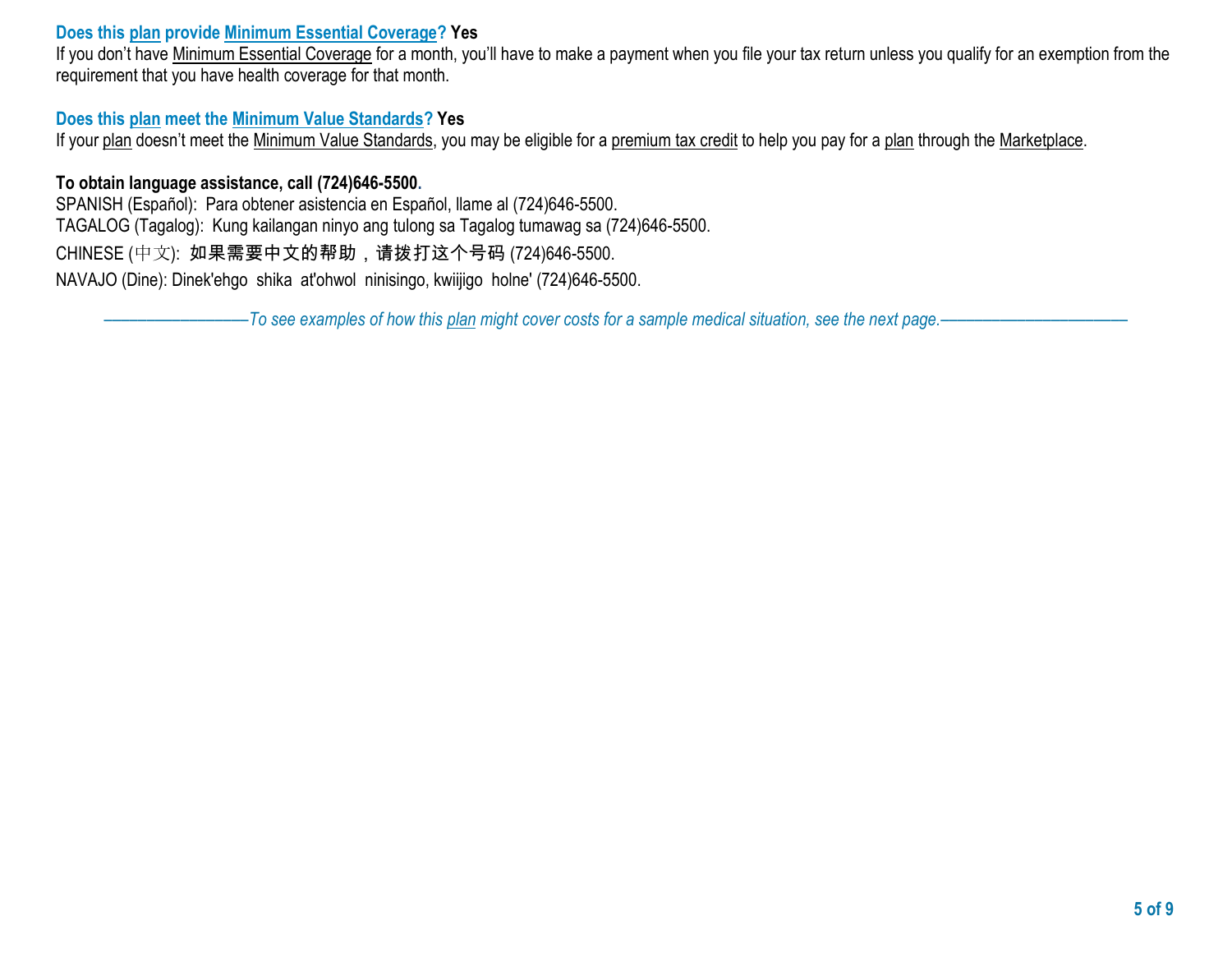### About these Coverage Examples:



**This is not a cost estimator.** Treatments shown are just examples of how this plan might cover medical care. Your actual costs will be different depending on the actual care you receive, the prices your providers charge, and many other factors. Focus on the cost sharing amounts (deductibles, copayments and coinsurance) and excluded services under the plan. Use this information to compare the portion of costs you might pay under different health plans. Please note these coverage examples are based on self-only coverage.

> 0% 0% 0%

| Peg is Having a Baby                         |
|----------------------------------------------|
| (9 months of in-network pre-natal care and a |
| hospital delivery)                           |

| The plan's overall deductible   | \$1500 |
|---------------------------------|--------|
| Specialist coinsurance          | $0\%$  |
| Hospital (facility) coinsurance | $0\%$  |
| Other coinsurance               | $0\%$  |

# **This EXAMPLE event includes services like:**

Specialist office visits (*prenatal care)*  Childbirth/Delivery Professional Services Childbirth/Delivery Facility Services Diagnostic tests (*ultrasounds and blood work)*  Specialist visit *(anesthesia)*

| <b>Total Example Cost</b>       | \$12,700 |  |  |
|---------------------------------|----------|--|--|
| In this example, Peg would pay: |          |  |  |
| Cost Sharing                    |          |  |  |
| <b>Deductibles</b>              | \$1,500  |  |  |
| Copayments                      | \$0      |  |  |
| Coinsurance                     | SC       |  |  |
| <b>What isn't covered</b>       |          |  |  |
| Limits or exclusions            | \$60     |  |  |
| The total Peg would pay is      | \$1,560  |  |  |

| <b>Managing Joe's type 2 Diabetes</b>         |
|-----------------------------------------------|
| (a year of routine in-network care of a well- |
| controlled condition)                         |

■ The plan's overall deductible ■Specialist coinsurance ■Hospital (facility) coinsurance ■Other coinsurance \$1500

### **This EXAMPLE event includes services like:**

Primary care physician office visits (*including disease education)*  Diagnostic tests *(blood work)*  Prescription drugs Durable medical equipment *(glucose meter)*

| <b>Total Example Cost</b> | \$5,60 |
|---------------------------|--------|
|---------------------------|--------|

| Cost Sharing               |         | Cost Sharing               |         | Cost Sharing               |         |
|----------------------------|---------|----------------------------|---------|----------------------------|---------|
| <b>Deductibles</b>         | \$1,500 | <b>Deductibles</b>         | \$1,500 | <b>Deductibles</b>         | \$1,500 |
| Copayments                 | \$0     | Copayments                 | \$0     | Copayments                 | \$0     |
| Coinsurance                | \$0     | Coinsurance                | \$0     | Coinsurance                | \$0     |
| What isn't covered         |         | What isn't covered         |         | What isn't covered         |         |
| Limits or exclusions       | \$60    | Limits or exclusions       | \$20    | Limits or exclusions       | \$0     |
| The total Peg would pay is | \$1,560 | The total Joe would pay is | \$1,520 | The total Mia would pay is | \$1,500 |

# **Mia's Simple Fracture**

(in-network emergency room visit and follow up care)

| ■ The plan's overall deductible | \$1500 |
|---------------------------------|--------|
| Specialist coinsurance          | $0\%$  |
| Hospital (facility) coinsurance | $0\%$  |
| Other coinsurance               | $0\%$  |

# **This EXAMPLE event includes services like:**

Emergency room care *(including medical supplies)* Diagnostic test *(x-ray)*  Durable medical equipment *(crutches)*  Rehabilitation services *(physical therapy)*

| Total Example Cost | \$12,700 | <b>Total Example Cost</b> | \$5,600 | Cost<br><b>Total Example</b> | 2,800 |
|--------------------|----------|---------------------------|---------|------------------------------|-------|
|--------------------|----------|---------------------------|---------|------------------------------|-------|

#### **In this example, Peg would pay: In this example, Joe would pay: In this example, Mia would pay:**

| <b>Cost Sharing</b>        |         |  |  |  |  |
|----------------------------|---------|--|--|--|--|
| <b>Deductibles</b>         | \$1,500 |  |  |  |  |
| Copayments                 | \$0     |  |  |  |  |
| Coinsurance                | \$0     |  |  |  |  |
| <b>What isn't covered</b>  |         |  |  |  |  |
| Limits or exclusions       | \$0     |  |  |  |  |
| The total Mia would pay is | \$1,500 |  |  |  |  |

Note: These numbers assume the patient does not participate in the plan's wellness program. If you participate in the plan's wellness program, you may be able to reduce your costs. For more information about the wellness program, please contact (724)646-5500.

The plan would be responsible for the other costs of these EXAMPLE covered services.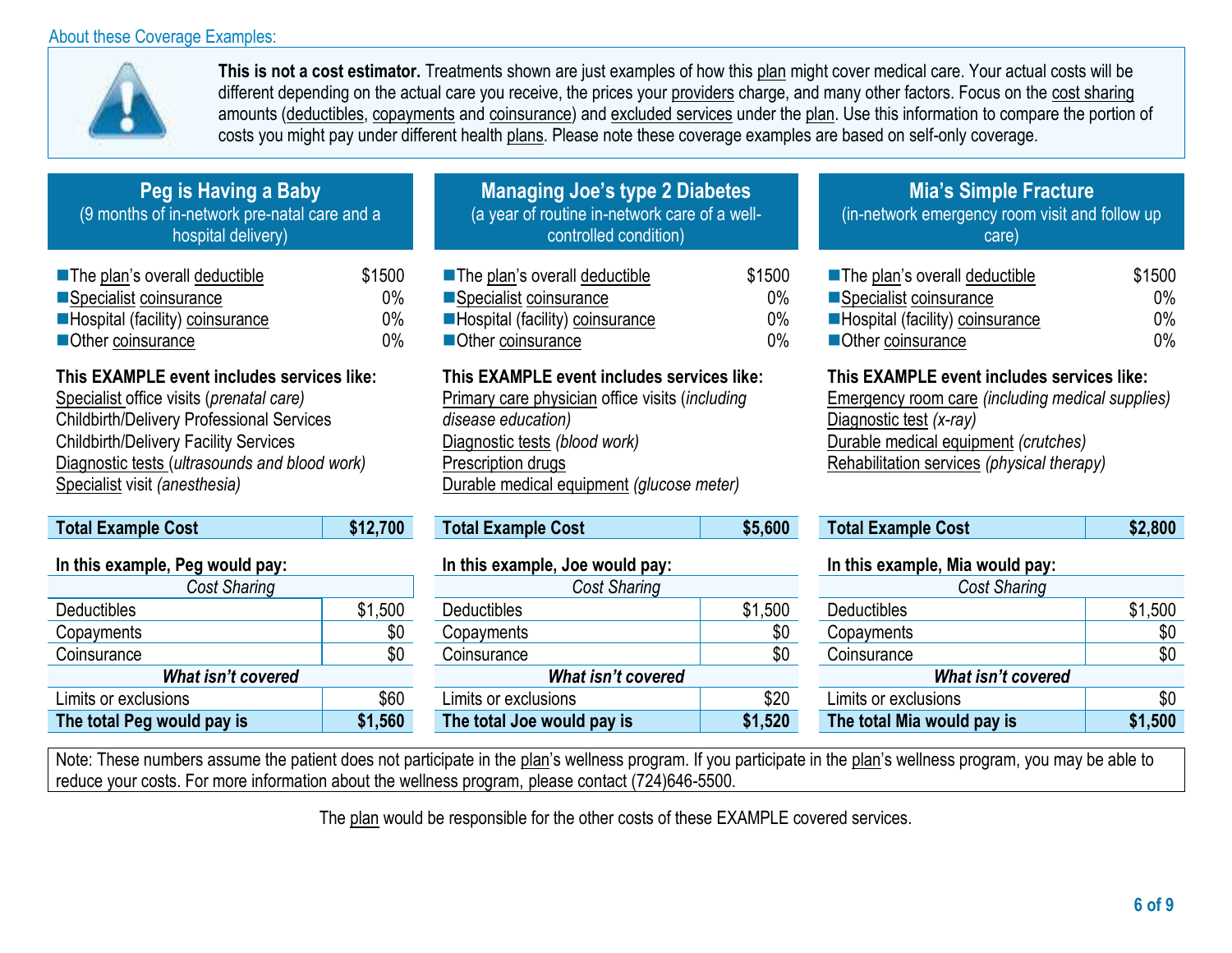Insurance or benefit administration may be provided by Highmark Blue Shield which is an independent licensee of the Blue Cross and Blue Shield Association. Health care plans are subject to terms of the benefit agreement.

To find more information about Highmark's benefits and operating procedures, such as accessing the drug formulary or using network providers, please go to DiscoverHighmark.com/QualityAssurance; or for a paper copy, call 1-855-873-4108.

# **Discrimination is Against the Law**

The claims administrator complies with applicable Federal civil rights laws and does not discriminate on the basis of race, color, national origin, age, disability, or sex. The claims administrator does not exclude people or treat them differently because of race, color, national origin, age, disability, or sex.

The claims administrator:

- Provides free aids and services to people with disabilities to communicate effectively with us, such as:
	- o Qualified sign language interpreters
	- o Written information in other formats (large print, audio, accessible electronic formats, other formats)
- Provides free language services to people whose primary language is not English, such as:
	- o Qualified interpreters
	- $\circ$  Information written in other languages

If you need these services, contact the Civil Rights Coordinator.

If you believe that the claims administrator has failed to provide these services or discriminated in another way on the basis of race, color, national origin, age, disability, or sex, including sex stereotypes and gender identity, you can file a grievance with: Civil Rights Coordinator, P.O. Box 22492, Pittsburgh, PA 15222, Phone: 1-866 286-8295, TTY: 711, Fax: 412-544-2475, [email: CivilRightsCoordinator@highmarkhealth.org.](mailto:CivilRightsCoordinator@highmarkhealth.org.) You can file a grievance in person or by mail, fax, or email. If you need help filing a grievance, the Civil Rights Coordinator is available to help you. You can also file a civil rights complaint with the U.S. Department of Health and Human Services, Office for Civil Rights electronically through the Office for Civil Rights Complaint Portal, available at <https://ocrportal.hhs.gov/ocr/portal/lobby.jsf,> or by mail or phone at:

U.S. Department of Health and Human Services 200 Independence Avenue, SW Room 509F, HHH Building Washington, D.C. 20201 1-800-368-1019, 800-537-7697 (TDD) Complaint forms are available at<http://www.hhs.gov/ocr/office/file/index.html.>

*Please note that your employer – and not the claims administrator - is entirely responsible for determining member eligibility and for the design of your plan/program; including, any exclusion or limitation described in the benefit Booklet.*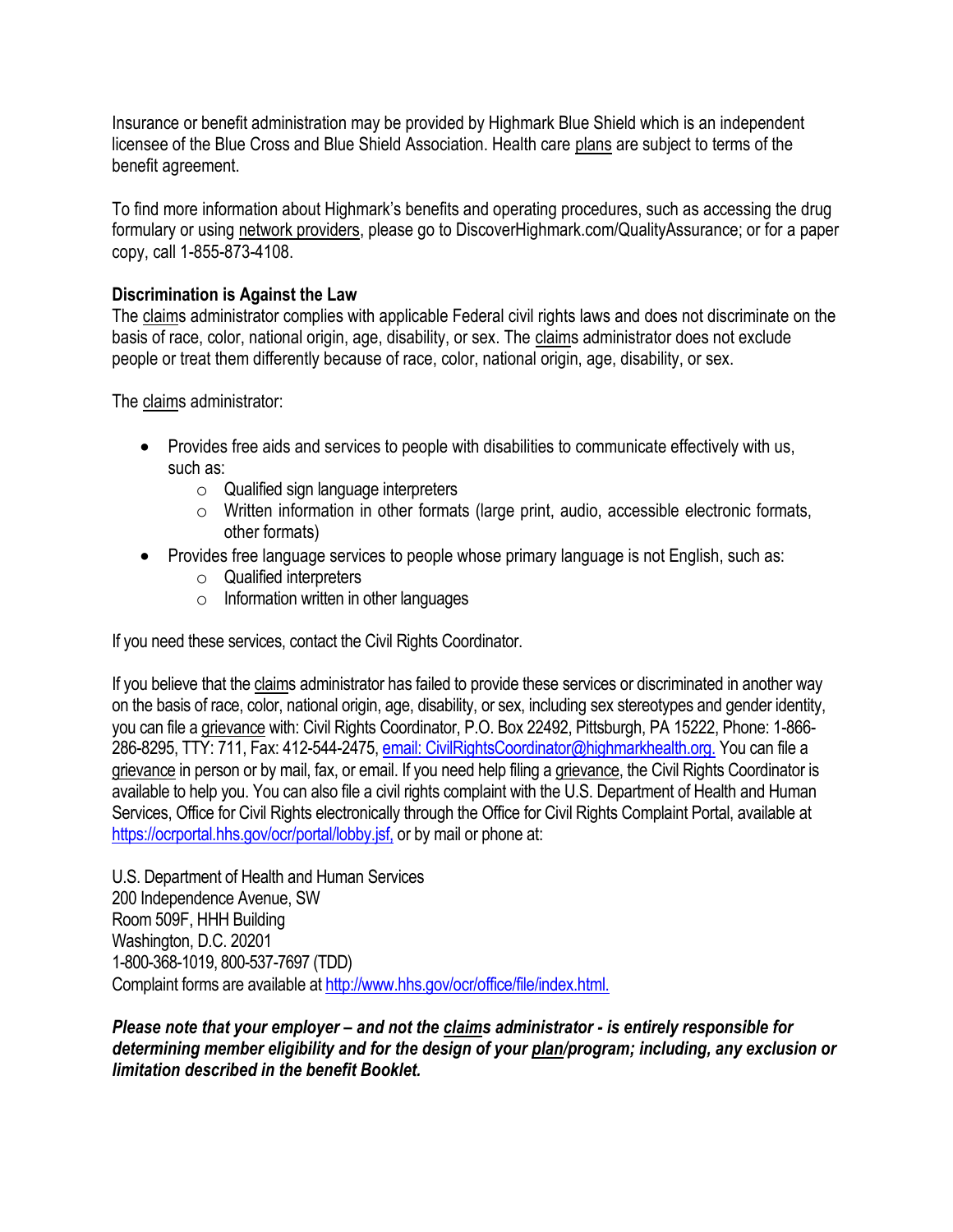If you speak English, language assistance services, free of charge, are available to you. Call 1-855-329-0729.

إذا كنت تتحدث اللغة العربية، فهناك خدمات المعاونة في اللغة المجلنية متاحة لك. اتصل على الرقم 0729-325-1-85 .

如果您说中文,可向您提供免费语言协助服务。 請致電 1-855-329-0729 .

Indien u Nederlands spreekt, is de taaladviesdienst gratis beschikbaar voor u. Bel 1-855-329-0729.

Si vous parlez français, les services d'assistance linguistique, gratuitement, sont à votre disposition. Appelez au 1-855-329-0729.

Si se Kreyòl Ayisyen ou pale, gen sèvis entèprèt, gratis-ticheri, ki la pou ede w. Rele nan 1-855-329-0729.

Wenn Sie Deutsch sprechen, steht Ihnen unsere fremdsprachliche Unterstützung kostenlos zur Verfügung. Rufen Sie 1-855-329-0729.

જો તમે ગુજરાતી ભાષા બોલતા હ્રો. તો તમને ભાષા સહ્રાયતા સેવાઓ. મકતમાં ઉપલબધ છે. 1-855-329-0729 નંબર પર ક્રોન કરો.

यद $\mathbb F$ आप हज़िदी बोलते हैं, तो आपके लपि नन्शि्लक भाषा सहायता सेवा उपलब्ध है। 1-855-329-0729 पर फोन करें।

Se parla italiano, per lei sono disponibili servizi di assistenza linguistica a titolo gratuito. Chiamare l'1-855-329-0729.

日本語が母国語の方は言語アシスタンス・ サービスを無料でご利用いただけます。 1-855-329-0729 を呼び出します。

한국어를 사용하시는 분들을 위해 무료 통역이 제공됩니다. 1-855-329-0729 로 전화.

បើលោកអ្នកនិយាយ ភាសាខ្មែរ ហើយត្រូវការសេវាកម្មជំនួយផ្នែកភាសាដែលអាចផ្តល់ជូនលោកអ្នកដោយឥតគិតថ្លៃ។ mituri 1-855-329-0729 ។

Diné k'ehgo yánílti'go, language assistance services, éí t'áá níík'eh, bee níká a'doowoł, éí bee ná'ahóót'i'. Koji' hodíilnih 1-855-329-0729.

यद ितपाई नेपाली भाषा बोलनुहुनुछ भने, तपाईका लाग िभाषा सहायता सेवाहरू न:िशुलक उपलबध हुनुछन्। 1-855-329-0729 मा फोन गरनुहोस।

Wann du Deitsch schwetzscht, kannscht du en Dolmetscher griege, un iss die Hilf Koschdefrei. Kannscht du 1-855-329-0729 uffrufe.

اگر اشما به زبان فارسی صحبت می کنید، خدمات کمک زبان رایگان با تماس با شمار ه 0729-329-325 . .

Dla osób mówiących po polsku dostępna jest bezpłatna pomoc językowa. Zadzwoń 1-855-329-0729.

Se a sua língua é o português, temos atendimento gratuito para você no seu idioma. Ligue para 1-855-329-0729.

Если вы говорите по-русски, вы можете воспользоваться бесплатными услугами языковой поддержки. Звоните 1-855-329-0729.